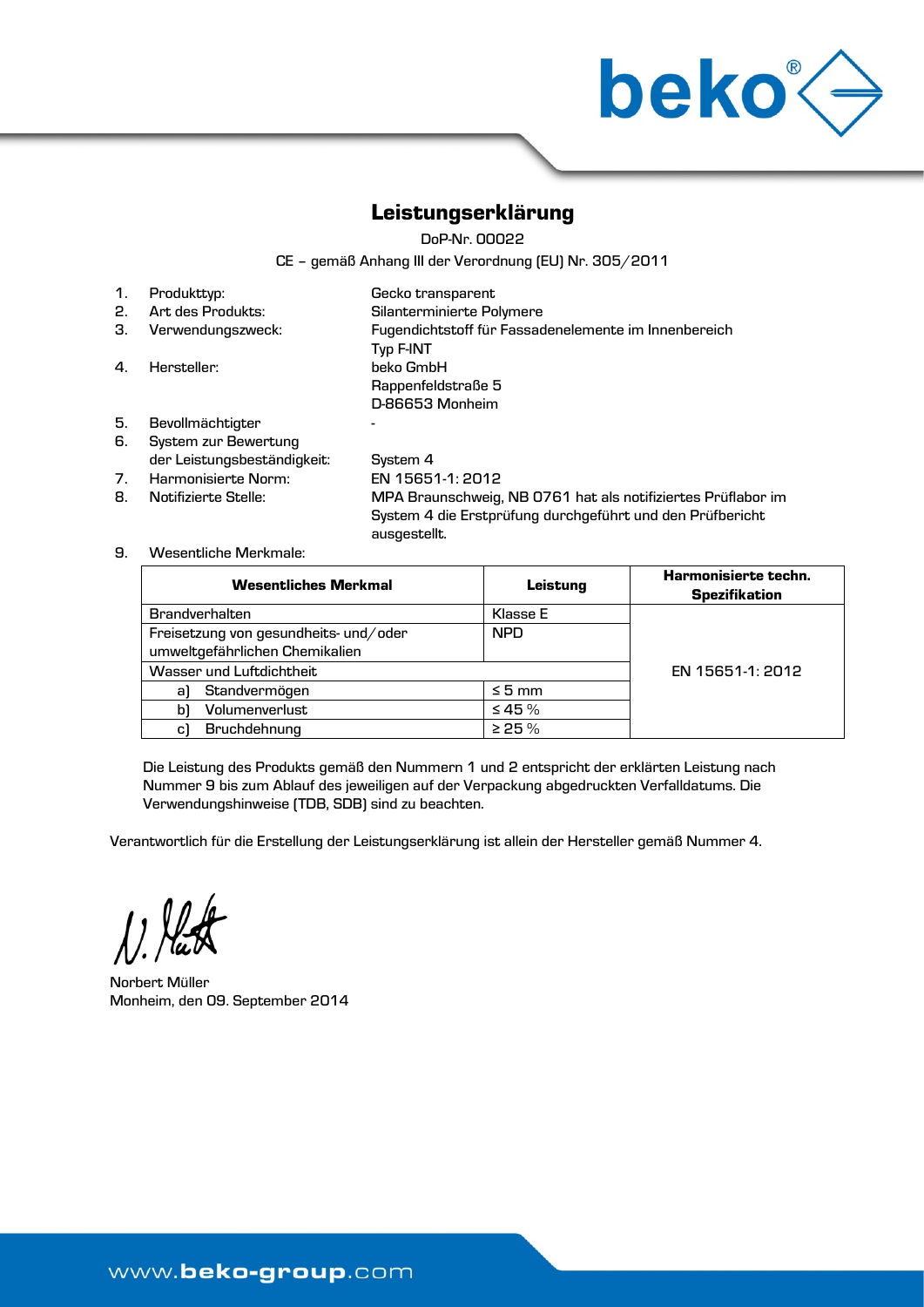

| $\epsilon$                                           | 14                 |              |  |
|------------------------------------------------------|--------------------|--------------|--|
|                                                      | beko GmbH          |              |  |
|                                                      | Rappenfeldstraße 5 |              |  |
|                                                      | 86653 Monheim      |              |  |
|                                                      | Deutschland        |              |  |
|                                                      |                    |              |  |
| Dop.-Nr. 00022                                       |                    |              |  |
| EN 15651-1: 2012                                     |                    |              |  |
|                                                      |                    |              |  |
| Fugendichtstoff für Fassadenelemente im Innenbereich |                    |              |  |
| Typ F-INT                                            |                    |              |  |
| <b>Brandverhalten</b>                                |                    | Klasse E     |  |
| Freisetzung von gesundheits- und/oder                |                    | <b>NPD</b>   |  |
| umweltgefährlichen Chemikalien                       |                    |              |  |
| Wasser und Luftdichtheit                             |                    |              |  |
| Standvermögen<br>a)                                  |                    | $\leq 5$ mm  |  |
| Volumenverlust<br>b١                                 |                    | $\leq 45 \%$ |  |
| Bruchdehnung<br>c)                                   |                    | > 25%        |  |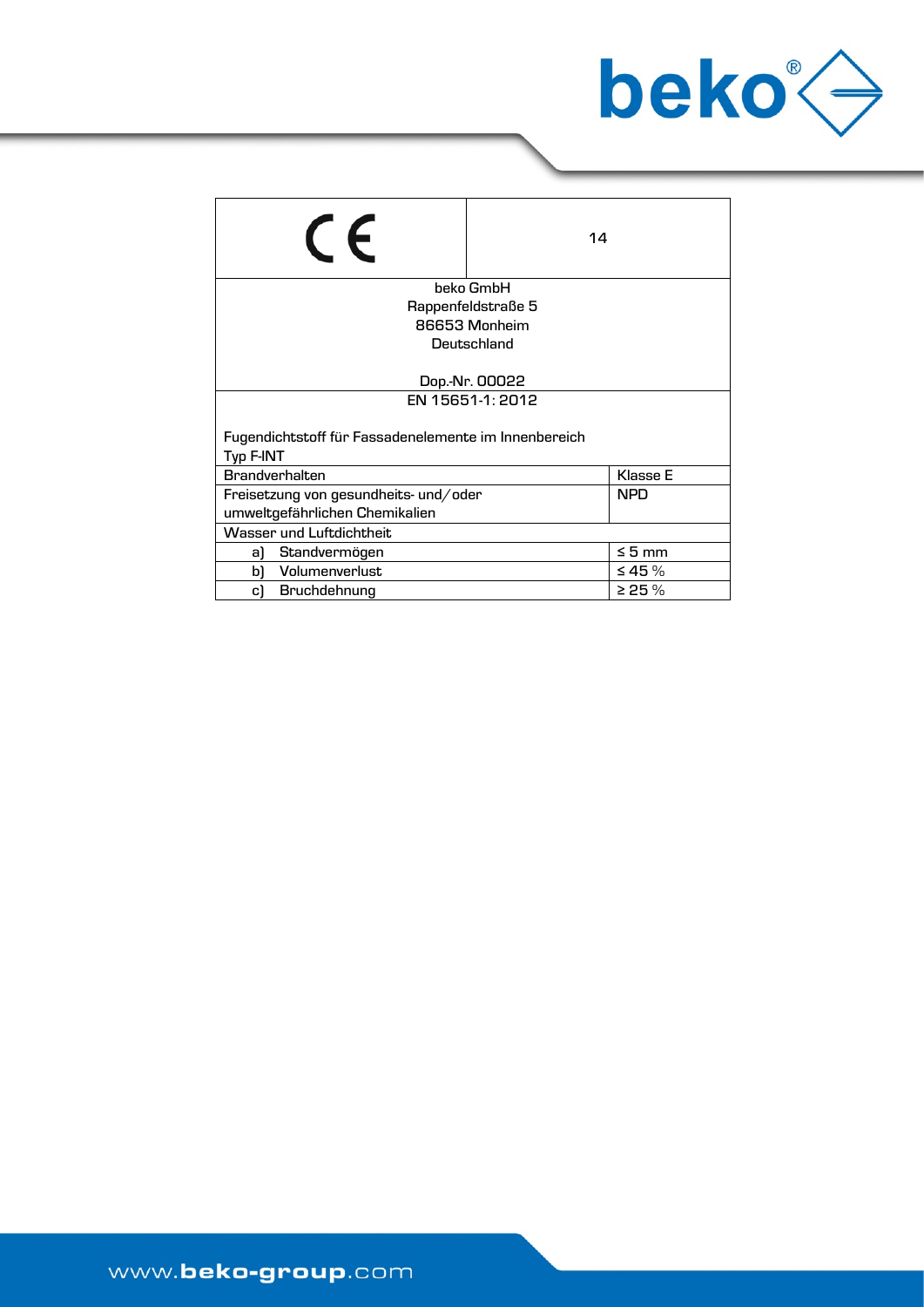

## Declaration of performance

DoP-Nr. 00022

CE - pursuant to Annex II of EU Regulation 305/2011

| $\mathbf{1}$ . | Product type:             | Gecko transparent                        |
|----------------|---------------------------|------------------------------------------|
| 2.             | Kind of product:          | Silane-terminated polymers               |
| З.             | Designated use:           | Joint sealant for indoor facade elements |
|                |                           | Typ F-INT                                |
| 4.             | Manufacturer:             | beko GmbH                                |
|                |                           | Rappenfeldstraße 5                       |
|                |                           | 86653 Monheim                            |
|                |                           | Germany                                  |
| 5.             | Representative:           | -                                        |
| 6.             | System for assessing the  |                                          |
|                | constancy of performance: | System 4                                 |

7. Harmonised standard: EN 15651-1: 2012 8. Notified body: MPA Braunschweig, NB 0761 as the notified testing laboratory in system 4, has conducted the initial test and issued the test report.

### 9. Key features:

| <b>Key feature</b>                         | <b>Performance</b> | <b>Harmonised technical</b><br>specification |
|--------------------------------------------|--------------------|----------------------------------------------|
| Reaction to fire                           | Class E            |                                              |
| Release of chemicals that are dangerous to | <b>NPD</b>         |                                              |
| health and/or the environment              |                    |                                              |
| Watertightness and airtightness            |                    | EN 15651-1: 2012                             |
| Stability under load<br>al                 | $\leq 5$ mm        |                                              |
| Loss of volume<br>bì                       | $\leq 45\%$        |                                              |
| <b>Breaking elongation</b><br>C)           | > 25%              |                                              |

10. The performance of the product pursuant to numbers 1 and 2 conforms with the declared performance according to number 9 until the expiration of the respective expiry date printed on the packaging. The information for use (TDB, SDB) must be observed. Pursuant to number 4, the manufacturer is solely responsible for preparing the declaration of performance.

Norbert Müller Managing director Monheim, 09/09/2014

www.beko-group.com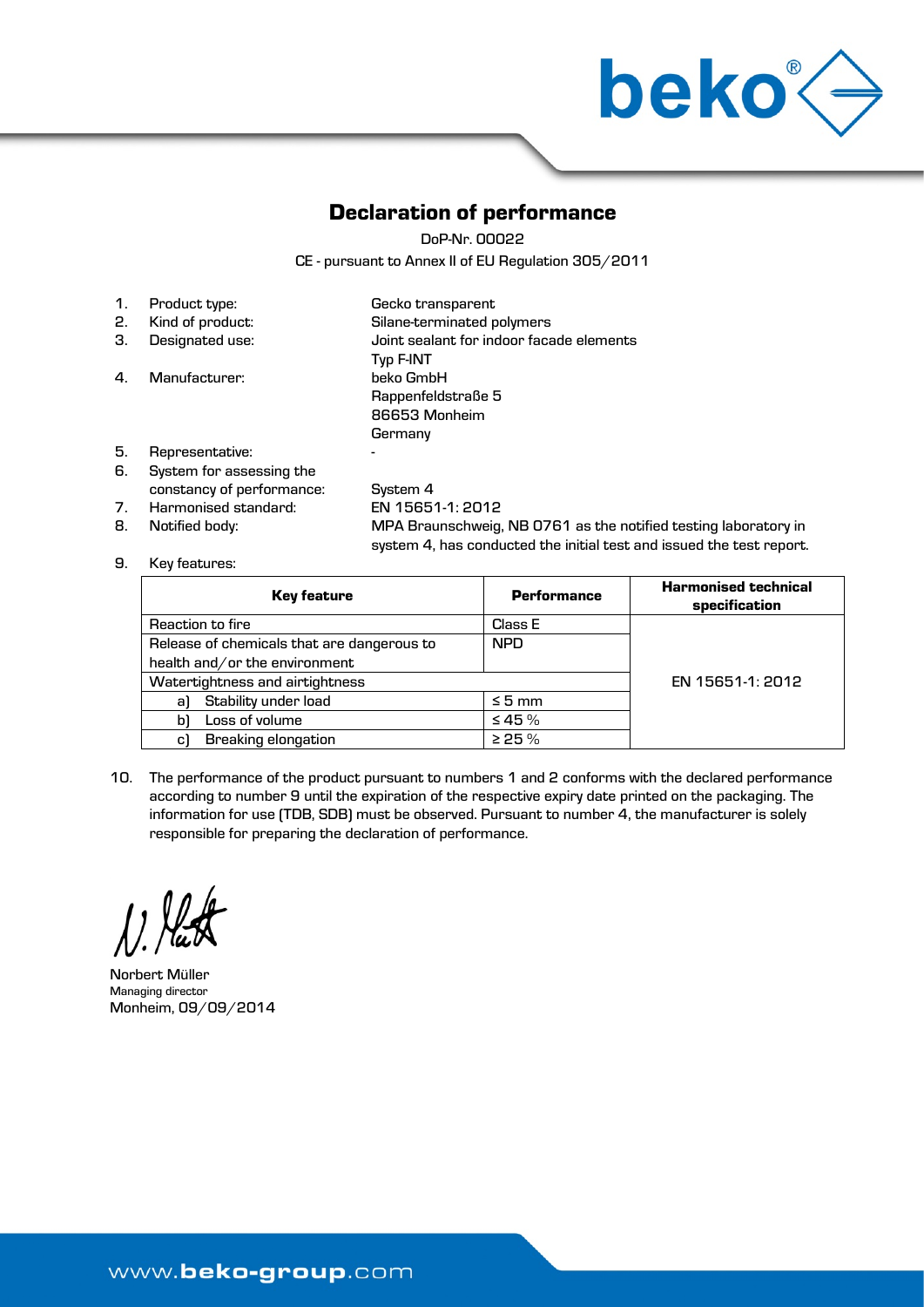

| $\epsilon$                                                      | 14                 |              |  |
|-----------------------------------------------------------------|--------------------|--------------|--|
|                                                                 | beko GmbH          |              |  |
|                                                                 | Rappenfeldstraße 5 |              |  |
|                                                                 | 86653 Monheim      |              |  |
|                                                                 | Germany            |              |  |
|                                                                 |                    |              |  |
| Dop.-Nr. 00022                                                  |                    |              |  |
| EN 15651-1: 2012                                                |                    |              |  |
|                                                                 |                    |              |  |
| Joint sealant for indoor facade elements                        |                    |              |  |
| Typ F-INT                                                       |                    |              |  |
| Class E<br>Reaction to fire                                     |                    |              |  |
| <b>NPD</b><br>Release of chemicals that are dangerous to health |                    |              |  |
| and/or the environment                                          |                    |              |  |
| Watertightness and airtightness                                 |                    |              |  |
| Stability under load<br>a)                                      |                    | $\leq 5$ mm  |  |
| Loss of volume<br>bì                                            |                    | $\leq 45 \%$ |  |
| <b>Breaking elongation</b><br>c)                                |                    | $>$ 25 $\%$  |  |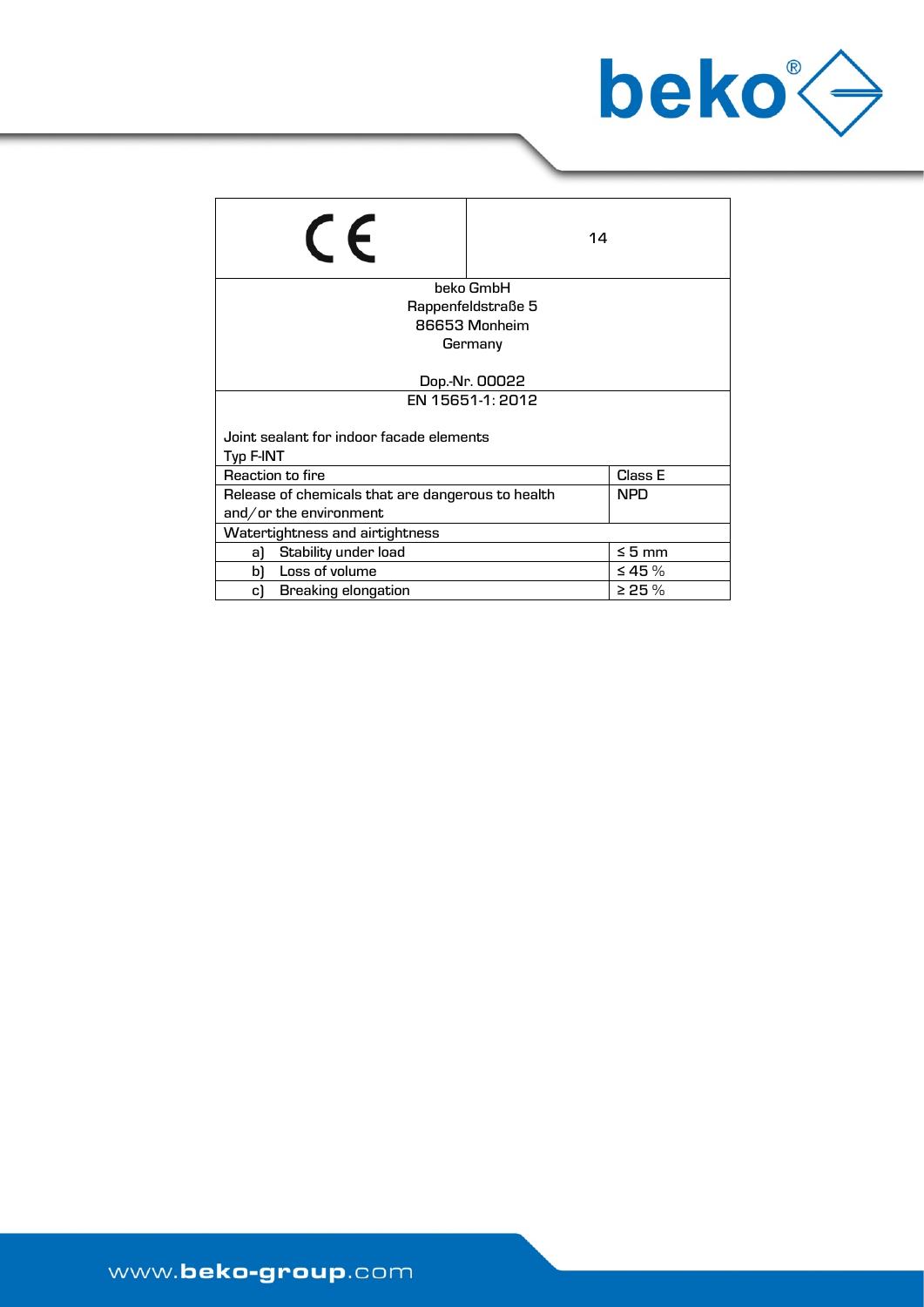

## Deklaracja właściwości użytkowych

DoP-Nr. 00022

CE - zgodnie z załącznikiem I rozporządzenia (EU) nr 305/2011

| 1.             | Typ produktu:             | Gecko transparent                                                          |
|----------------|---------------------------|----------------------------------------------------------------------------|
| 2.             | Rodzaj produktu:          | Polimery zakończone silanem                                                |
| З.             | Przeznaczenie:            | Uszczelniacz do fug do elementów elewacyjnych w przestrzeni<br>wewnetrznej |
|                |                           | <b>Typ F-INT</b>                                                           |
| 4.             | Producent:                | beko GmbH                                                                  |
|                |                           | Rappenfeldstraße 5                                                         |
|                |                           | 86653 Monheim                                                              |
|                |                           | Niemcy                                                                     |
| 5.             | Osoba upoważniona         |                                                                            |
| 6.             | System oceny stałości     |                                                                            |
|                | deklarowanych właściwości |                                                                            |
|                | użytkowych:               | System 4                                                                   |
| 7 <sub>1</sub> | Norma zharmonizowana:     | EN 15651-1: 2012                                                           |
| 8.             | Jednostka notyfikowana:   | MPA Braunschweig, NB 0761 przeprowadził jako notyfikowane                  |
|                |                           | laboratorium badawcze w systemie 4 pierwsze badanie i sporządził           |

sprawozdanie z badania.

9. Istotne cechy:

| Istotna cecha                                | Wydajność   | <b>Zharmonizowana</b><br>specyfikacja techniczna |
|----------------------------------------------|-------------|--------------------------------------------------|
| Reakcja na ogień                             | Kategoria E |                                                  |
| Uwalnianie niebezpiecznych dla zdrowia i/lub | <b>NPD</b>  |                                                  |
| niebezpiecznych dla środowiska chemikaliów   |             |                                                  |
| Wodoszczelność i szczelność powietrzna       |             | EN 15651-1: 2012                                 |
| Stabilność<br>al                             | $\leq 5$ mm |                                                  |
| Spadek objętości<br>bì                       | $\leq 45\%$ |                                                  |
| wydłużenie przy zerwaniu<br>c1               | > 25%       |                                                  |

10. Właściwości użytkowe produktu zgodnie z punktami 1 i 2 odpowiadają deklarowanym właściwościom użytkowym według punktu 9 do upływu daty ważności wydrukowanej na opakowaniu. Należy przestrzegać wskazówek dotyczących stosowania (TDB, SDB). Wyłączną odpowiedzialność za sporządzenie deklaracji właściwości użytkowych ponosi producent zgodnie z punktem 4.

 $\left( \right)$   $\left( \right)$ 

Norbert Müller Dyrektor zarządzający Monheim, 09.09.2014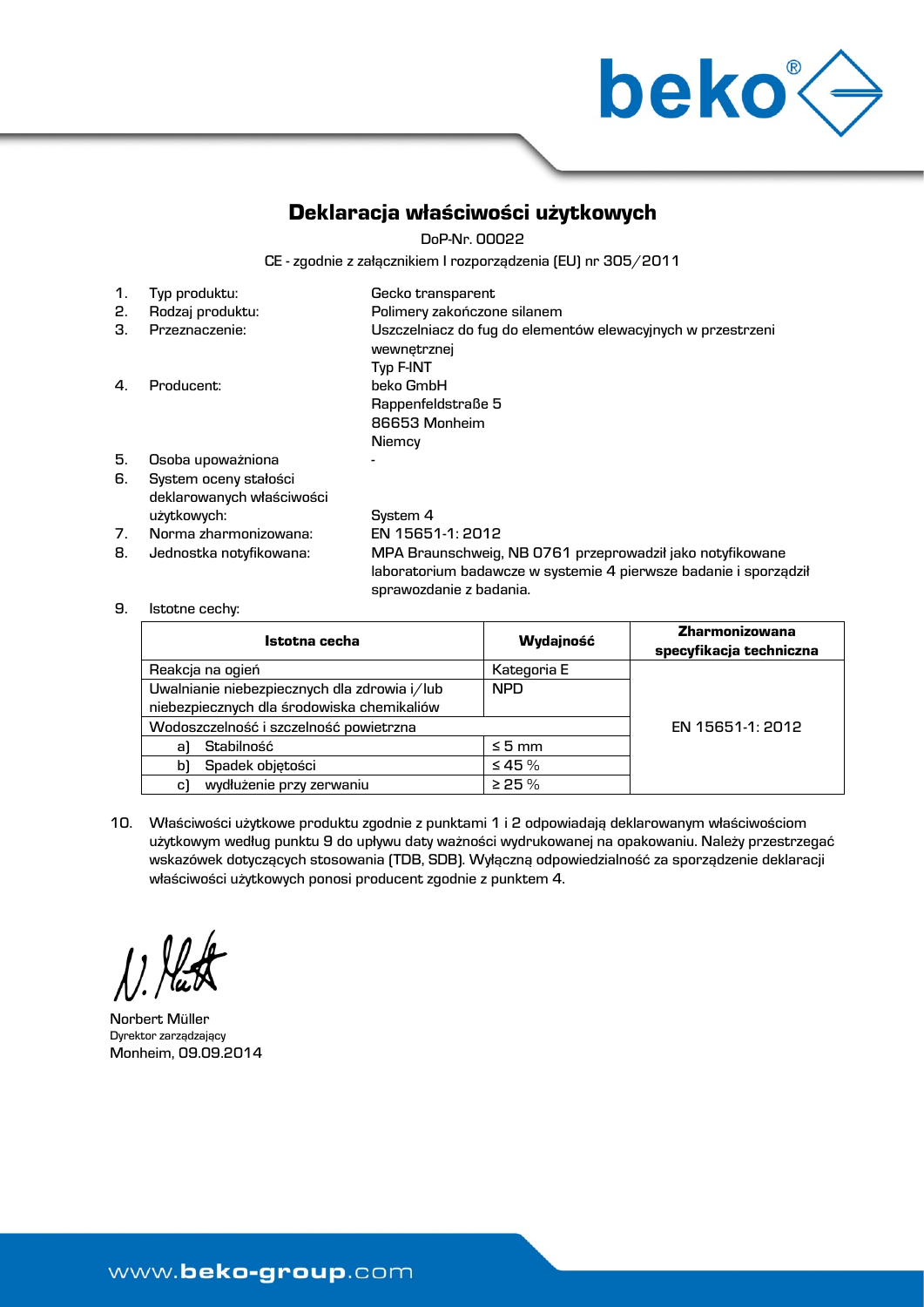

| $\epsilon$                                                                           | 14                 |              |  |
|--------------------------------------------------------------------------------------|--------------------|--------------|--|
|                                                                                      | beko GmbH          |              |  |
|                                                                                      | Rappenfeldstraße 5 |              |  |
|                                                                                      | 86653 Monheim      |              |  |
|                                                                                      | Niemcy             |              |  |
| Dop.-Nr. 00022                                                                       |                    |              |  |
| EN 15651-1: 2012                                                                     |                    |              |  |
| Uszczelniacz do fug do elementów elewacyjnych w przestrzeni wewnętrznej<br>Typ F-INT |                    |              |  |
| Reakcja na ogień                                                                     |                    | Kategoria E  |  |
| Uwalnianie niebezpiecznych dla zdrowia i/lub                                         |                    | <b>NPD</b>   |  |
| niebezpiecznych dla środowiska chemikaliów                                           |                    |              |  |
| Wodoszczelność i szczelność powietrzna                                               |                    |              |  |
| Stabilność<br>a)                                                                     |                    | $\leq 5$ mm  |  |
| Spadek objętości<br>bì                                                               |                    | $\leq 45 \%$ |  |
| wydłużenie przy zerwaniu<br>c)                                                       |                    | $>$ 25 $\%$  |  |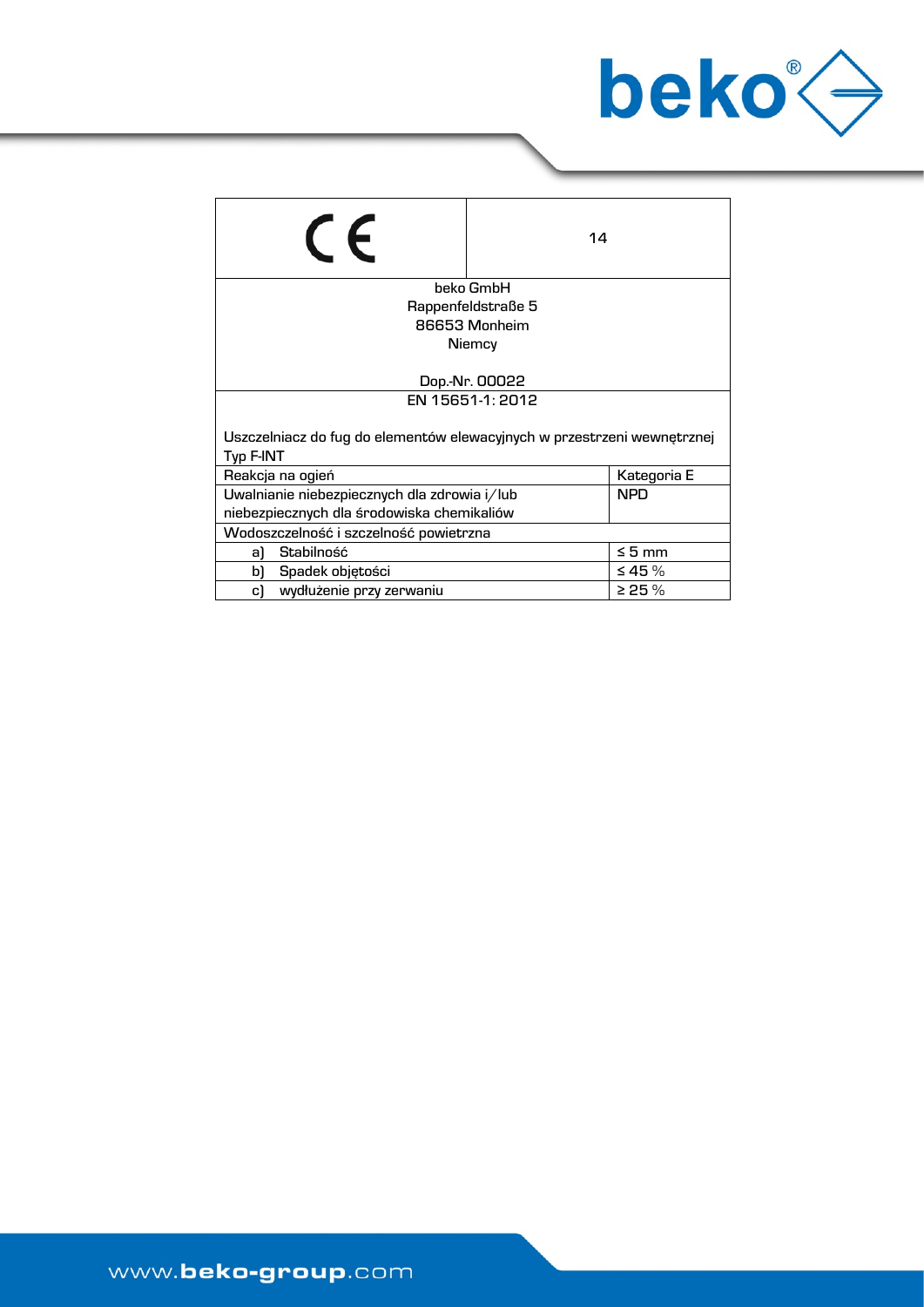

# Dichiarazione di prestazioni

DoP-Nr. 00022

CE - conforme all'Allegato II del Regolamento (UE) n. 305/2011

| 1. | Tipo di prodotto:                  | Gecko transparent                                                      |
|----|------------------------------------|------------------------------------------------------------------------|
| 2. | Categoria di prodotto:             | Polimeri silano terminato                                              |
| З. | Uso previsto:                      | Sigillante per fughe per elementi di facciate per interni<br>Typ F-INT |
| 4. | Produttore:                        | beko GmbH                                                              |
|    |                                    | Rappenfeldstraße 5                                                     |
|    |                                    | 86653 Monheim                                                          |
|    |                                    | Germania                                                               |
| 5. | Mandatario                         |                                                                        |
| 6. | Sistema per la valutazione         |                                                                        |
|    | della stabilità delle prestazioni: | System 4                                                               |

- 7. Norma armonizzata: EN 15651-1: 2012
- 

8. Organismo notificato: MPA Braunschweig, NB 0761 ha eseguito il collaudo iniziale ed emesso il rapporto di prova in qualità di laboratorio notificato nel Sistema 4.

9. Caratteristiche essenziali:

| <b>Caratteristica essenziale</b>                                    | <b>Prestazione</b> | <b>Specifica tecnica</b><br>armonizzata |
|---------------------------------------------------------------------|--------------------|-----------------------------------------|
| Comportamento al fuoco                                              | <b>Classe E</b>    |                                         |
| Rilascio di sostanze chimiche nocive per la salute<br>e/ol'ambiente | <b>NPD</b>         |                                         |
| Impermeabilità e tenuta ermetica                                    |                    | EN 15651-1: 2012                        |
| Conservazione<br>al                                                 | $\leq 5$ mm        |                                         |
| Perdita di volume<br>bì                                             | $\leq 45 \%$       |                                         |
| Allungamento alla rottura<br>c)                                     | $\geq$ 25 %        |                                         |

10. Le prestazioni del prodotto ai sensi dei punti 1 e 2 corrispondono alle prestazioni dichiarate al punto 9 fino al superamento della data di scadenza indicata sull'imballaggio. Seguire le istruzioni d'uso (TDB, SDS). La responsabilità della redazione della dichiarazione di prestazione ricade esclusivamente sul produttore ai sensi del punto 4.

Norbert Müller Gerente Monheim, 2014/09/09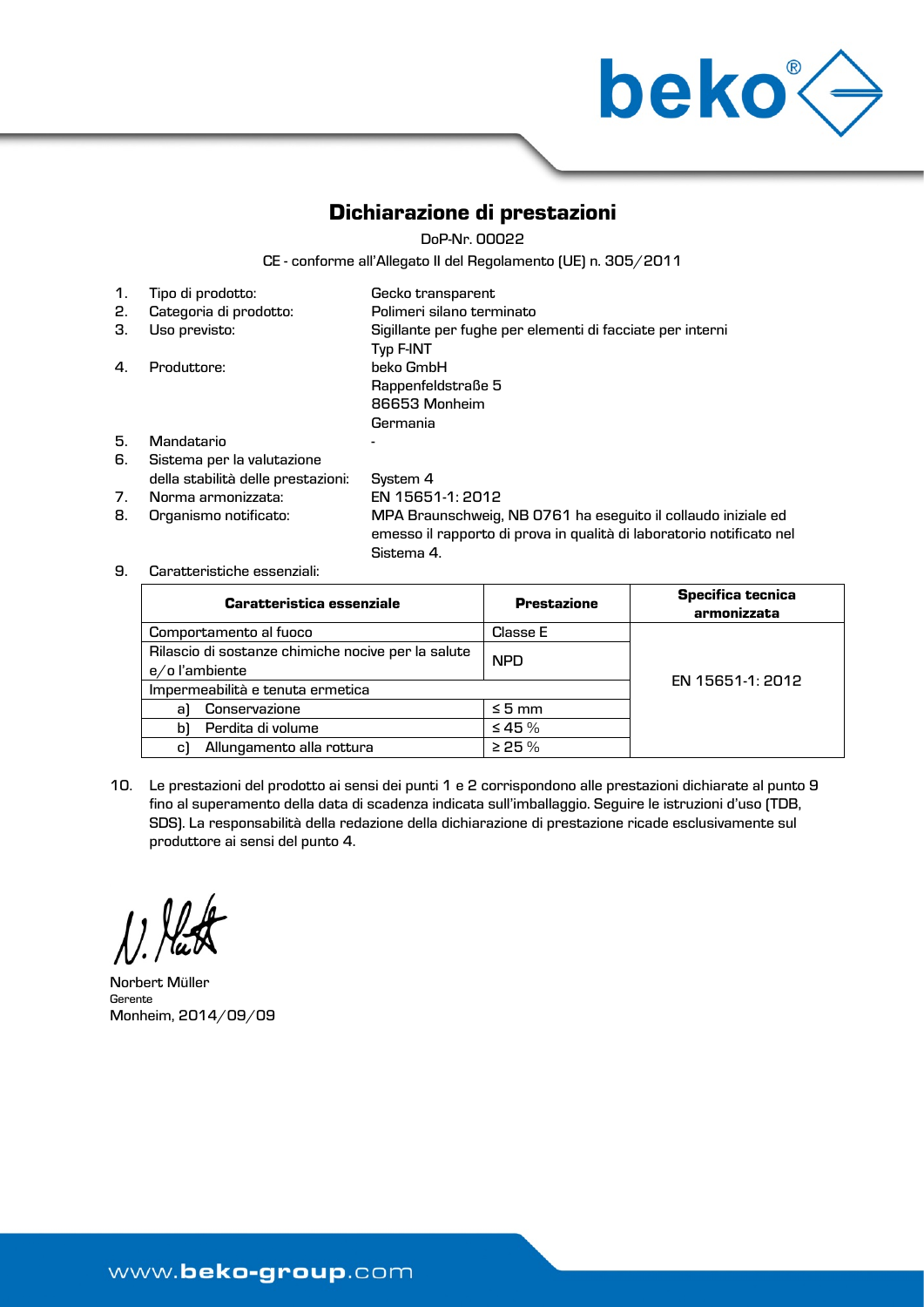

| $\epsilon$                                                                         | 14                 |              |  |
|------------------------------------------------------------------------------------|--------------------|--------------|--|
|                                                                                    | beko GmbH          |              |  |
|                                                                                    | Rappenfeldstraße 5 |              |  |
|                                                                                    | 86653 Monheim      |              |  |
|                                                                                    | Germania           |              |  |
| Dop.-Nr. 00022                                                                     |                    |              |  |
| EN 15651-1: 2012                                                                   |                    |              |  |
| Sigillante per fughe per elementi di facciate per interni<br>Typ F-INT             |                    |              |  |
| Comportamento al fuoco                                                             | Classe E           |              |  |
| Rilascio di sostanze chimiche nocive per la salute e/o<br><b>NPD</b><br>l'ambiente |                    |              |  |
| Impermeabilità e tenuta ermetica                                                   |                    |              |  |
| Conservazione<br>al                                                                |                    | $\leq 5$ mm  |  |
| Perdita di volume<br>bì                                                            |                    | $\leq 45 \%$ |  |
| Allungamento alla rottura<br>c)                                                    |                    | $>$ 25 $\%$  |  |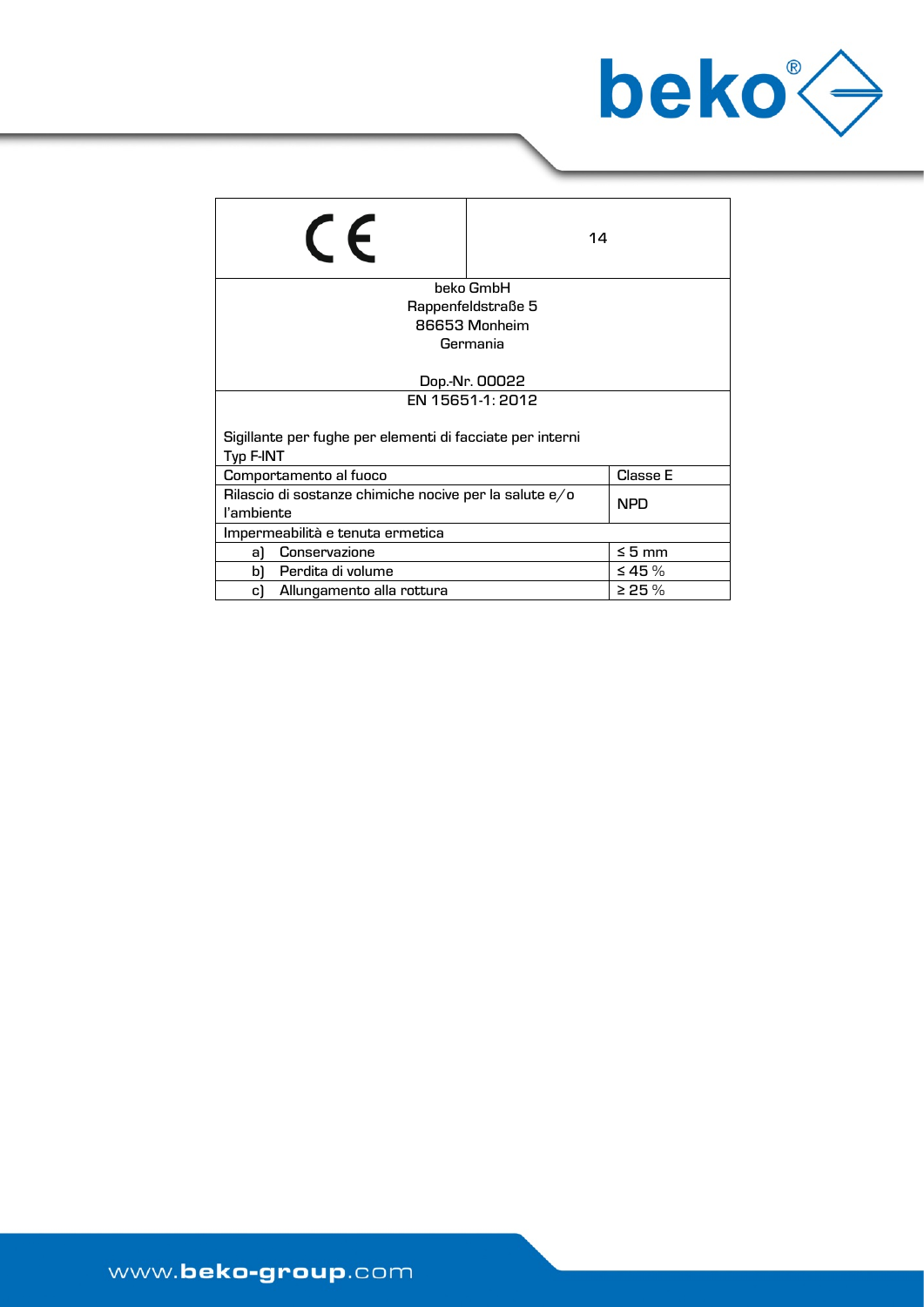

## Déclaration de performance

DoP-Nr. 00022

Marquage CE selon l'annexe II de la directive (UE) n° 305/2011

| 1. | Type de produit:           | Gecko transparent                                                     |
|----|----------------------------|-----------------------------------------------------------------------|
| 2. | Catégorie du produit:      | Des polymères à terminaison silane                                    |
| З. | Utilisation:               | Mastic d'étanchéité pour éléments de façade en application intérieure |
|    |                            | <b>Typ F-INT</b>                                                      |
| 4. | Fabricant:                 | beko GmbH                                                             |
|    |                            | Rappenfeldstraße 5                                                    |
|    |                            | 86653 Monheim                                                         |
|    |                            | Allemagne                                                             |
| 5. | Mandataire:                |                                                                       |
| 6. | Système d'évaluation de la |                                                                       |
|    | performance:               | System 4                                                              |
| 7. | Norme harmonisée:          | EN 15651-1: 2012                                                      |
| 8. | Organisme notifié:         | MPA Braunschweig, NB 0761 réalisé le premier essai notifié dans le    |

9. Caractéristiques principales:

| <b>Caractéristique principale</b>                                                 | <b>Performance</b> | <b>Spécifications techniques</b><br>harmonisées |
|-----------------------------------------------------------------------------------|--------------------|-------------------------------------------------|
| Comportement au feu                                                               | Classe E           |                                                 |
| Apparition de produits chimiques dangereux pour<br>la santé et/ou l'environnement | <b>NPD</b>         |                                                 |
| Étanchéité à l'eau et à l'air                                                     | EN 15651-1: 2012   |                                                 |
| Maintien<br>al                                                                    | $\leq 5$ mm        |                                                 |
| Perte de volume<br>bì                                                             | $\leq 45 \%$       |                                                 |
| Allongement<br>c)                                                                 | > 25%              |                                                 |

système 4 et a délivré le rapport d'analyse.

10. Le niveau de performance du produit selon les numéros 1 et 2 correspond à la performance déclarée selon le numéro 9 jusqu'à échéance de la date d'expiration indiquée sur l'emballage. Veillez à respecter les consignes d'utilisation (TDB, SDB). Le fabricant est seul responsable de la création de la déclaration de performance selon le numéro 4.

Norbert Müller Gérant Monheim, 09.09.2014